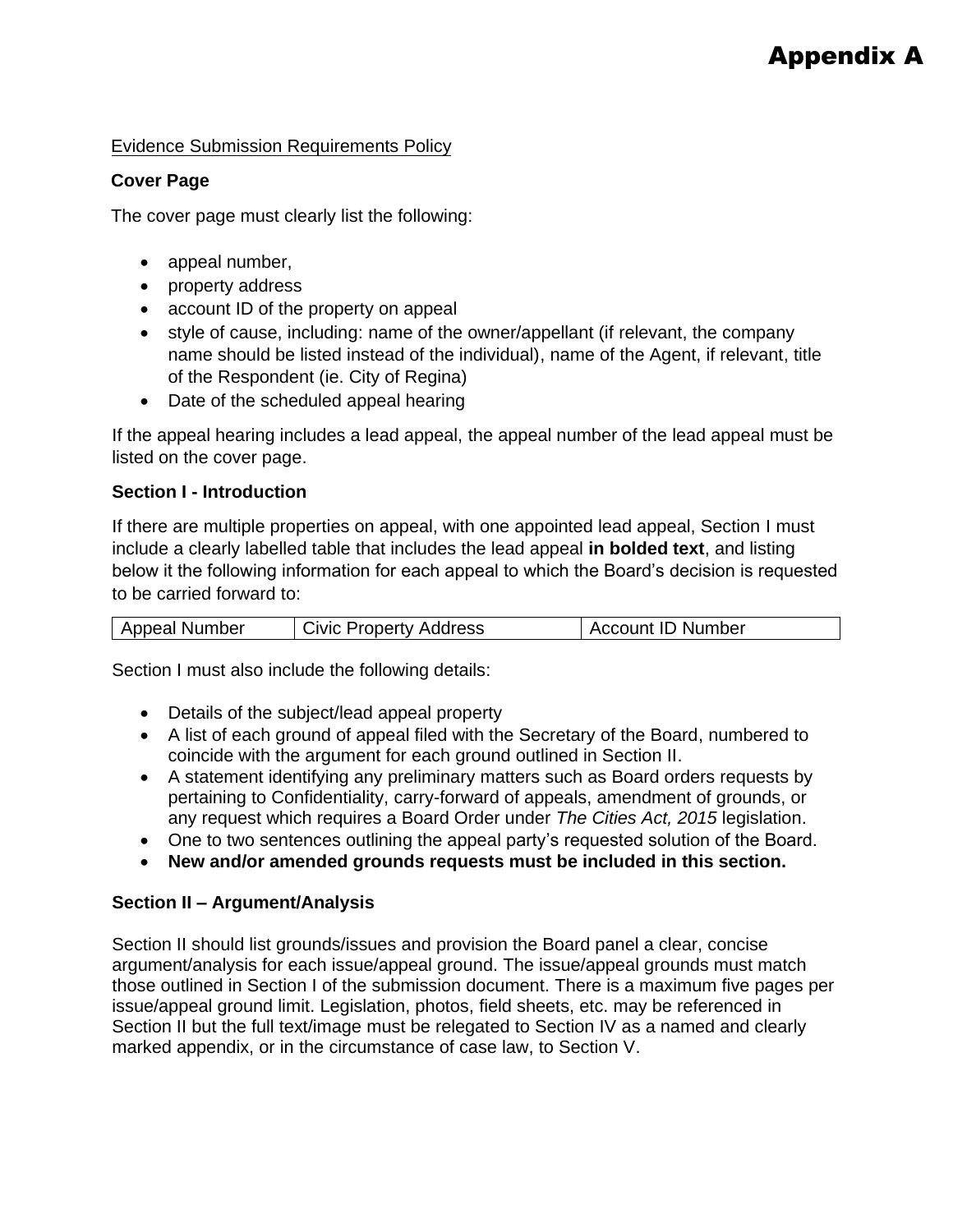**Any grounds, argument, analysis, or evidence not first included or referenced in Section II but hidden within a large body of content in the Appendix and raised during the hearing may be dismissed at the discretion of the Board Panel Chair.**

## **Section III – Proposed Solution/Request of the Board**

Section III should clearly and concisely outline the proposed solution that the appeal party is requesting of the Board. The proposed solution should match what is outlined in Section I of the submission, but in this Section, more detail can be provided if required. This section should consist of no more than 5 pages.

### **Section IV – Appendices**

Section IV contains appendices of supporting documents, referenced in Sections I through III of the evidence submission document. The following must be taken into account when assembling the Appendices section:

- Avoid repetition do not arguments or analysis materials that are already included in Sections I and II if possible
- Avoid generic submissions and/or information. If the information is easily available to the Board or is a publicly available document, it need only be referenced in Sections I to III, rather than included in its entirety as an Appendix.
- Do not include large sections of legislation as reference material; all municipal and provincial legislation is available to the Board, including the most recent SAMA reference materials.
- Clearly label any photographs being used as evidence is with readable font underneath each photo.
- Clearly label any information contained in the appendices for which a Board Order marking the information confidential will be requested before or at the appeal hearing.
- Do not include entire chapters of case law; case law must be in reference form only in Section V of the materials.
- Appendices should be as concise and limited in text as possible to allow the Board panel and any party to the appeal sufficient time to review the material contained within.
- Electronically condense any material as much as possible before submitting the documents to the Board. Large document files with excessive data needs can crash, freeze, or cause errors in the computer programs used to compile evidence records for appeal hearings. Most PDF software programs have mechanisms to condense large data files.

### **Section V – Case Law**

Section V is to be used as a reference sheet of any case law referenced in Sections I to IV of the evidence submission. **DO NOT INCLUDE THE ENTIRE CASE LAW TEXT OF PUBLISHED CASE LAW.** The Board has access to CanLii.org and is able to locate and read any referenced case law. If the case law referenced in the evidence submission is not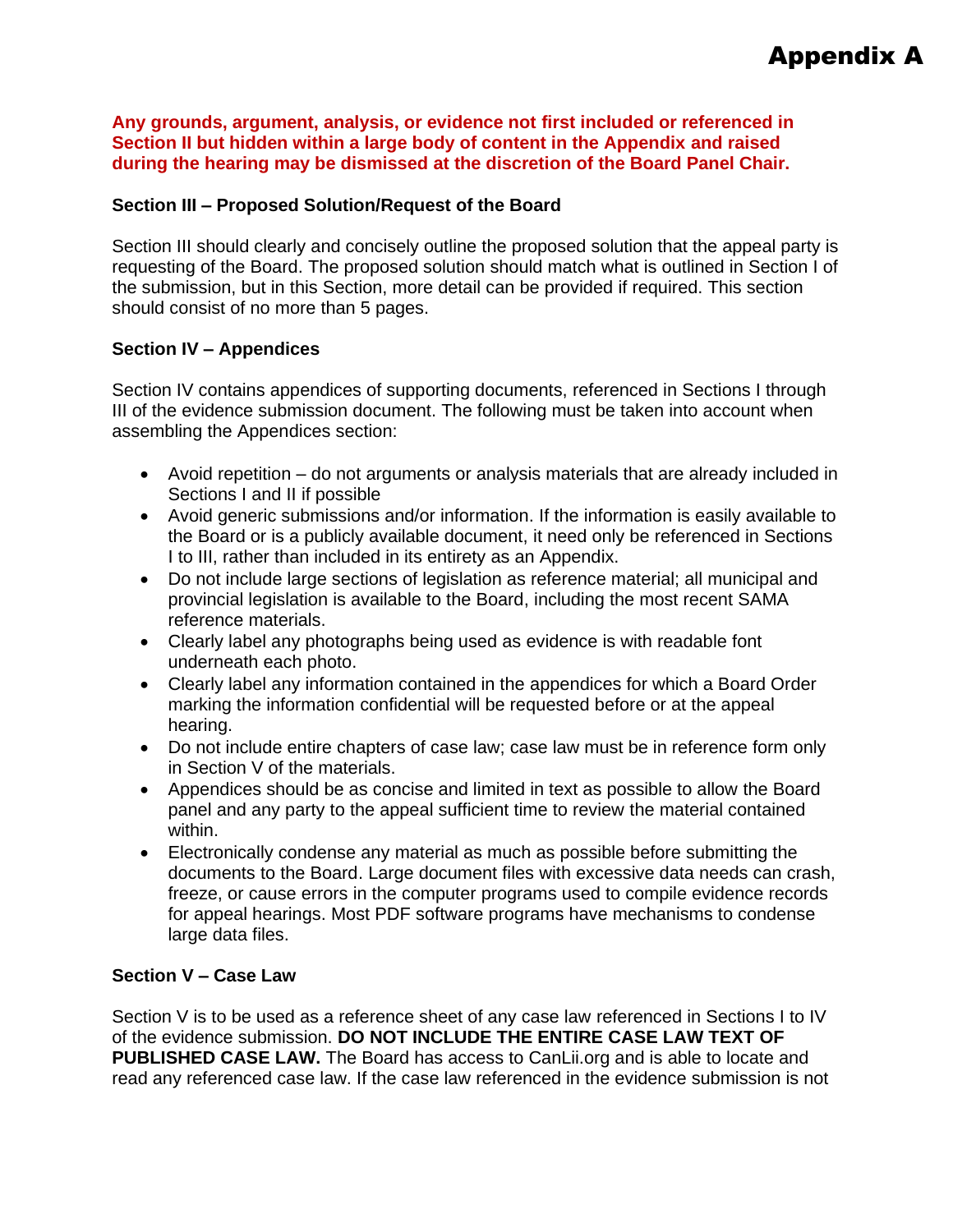published to CanLii.org, it may be included as an Appendix. The Appendix name should be noted next to the referenced case law in this section.

Case law references in this section are to be written as follows:

a. *XY Ltd. v City of XXXXX,* 2021 SKCA 186

b*. XY Ltd. v Canada (Minister of Health)*, 2011 SCC 215

Length of Evidence Submissions

Number of pages for each Section are limited to the following page amounts\*\*:

**Section I –** No more than 5 pages.

**Section II** – Maximum 5 pages per issue/appeal ground.

**Section III** – No more than 5 pages.

**Section IV** – Appeal parties are requested to keep each Appendices less than 40 pages in length

**Section V** – Maximum 2 pages of case law references, which must be referenced in either Section I to III of the evidence submission. Case law not referenced in Sections I to III but included in Section V may be dismissed at the discretion of the Board Panel Chair.

\*\* Exemptions to the restricted number of pages can be made by the Secretary prior to submission of the evidence document. To apply for an exemption to the page amount restrictions, the requesting party must contact the Secretary of the Board and specify the appeal date, lead appeal number, and reasons why the evidence submission must exceed the prescribed number of pages allowed.

### Method of Delivery of Evidence Submissions to the Secretary

Evidence submission deadlines must adhere to the dates indicated in the Notice of Hearing letter. Requests for extended deadlines on evidence submissions must go through the Secretary of the Board for consideration; any request made in this manner to the Secretary must summarily list the reason for the late submission.

The Board reserves the right to refuse to hear evidence that is late or is not included in the written evidence submission.

Parties to an appeal may not amend or add grounds for appeal without a written Order from the Board and must follow the process for amending grounds laid out in section 209 of *The Cities Act.* Requests to amend or add grounds must be made in writing to the Board.

The following means of evidence package submission will be accepted by the Board:

- Electronic mail to boardofrevision@regina.ca
- Physical paper packages delivered before end of the due day to Regina City Hall